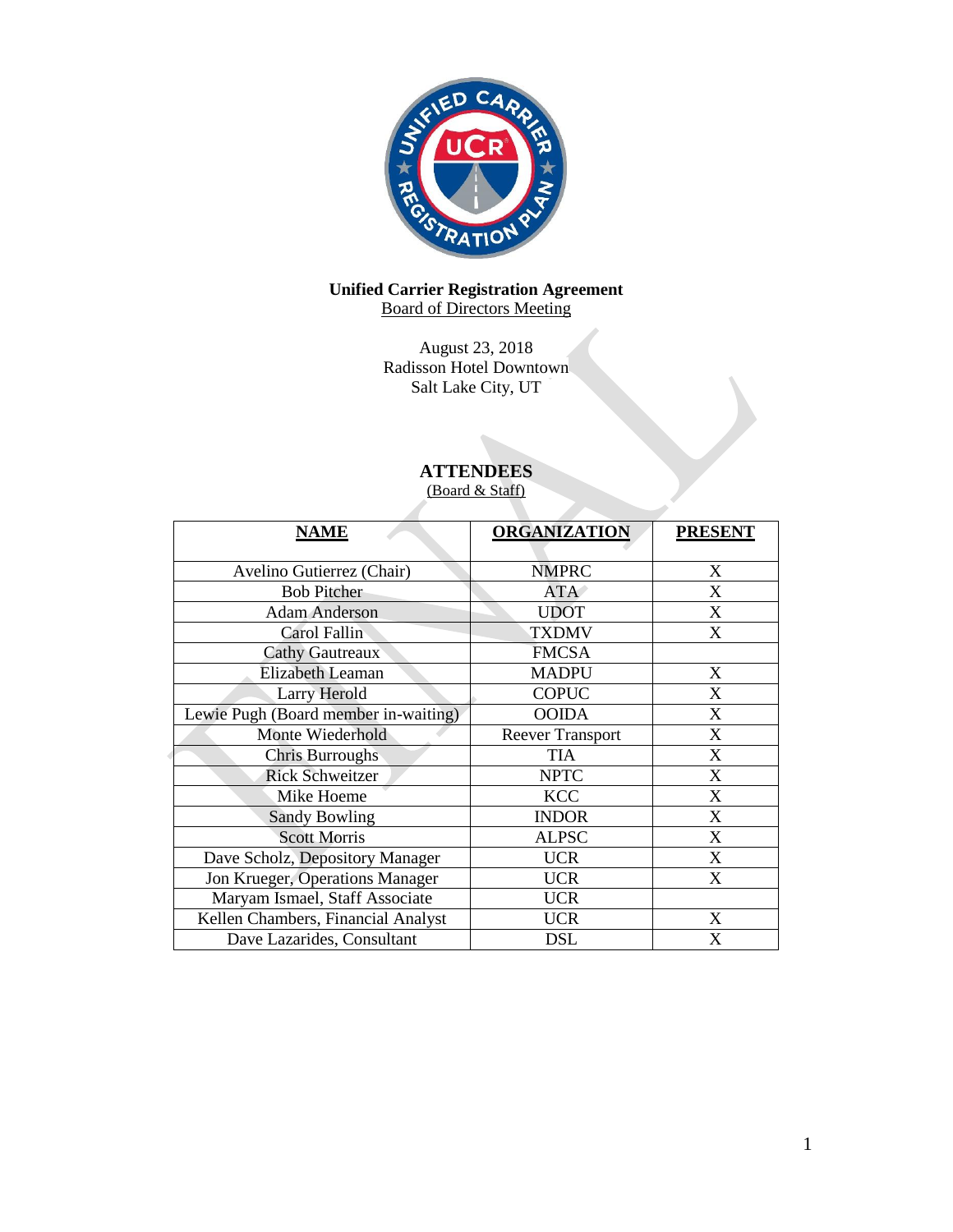# **MINUTES**

# **Welcome, Call to Order & Introductions**

Chair Avelino Gutierrez called the meeting to order at 9:00 a.m. and welcomed attendees.

## **Verification of Meeting Notice**

Mr. Gutierrez confirmed that the meeting notice was published in the Federal Register on July 19, 2018.

### **Review & Approval of Agenda & Setting of Ground Rules**

Mr. Gutierrez reviewed the proposed agenda and asked for any questions. A MOTION was MADE and SECONDED to accept the agenda as presented. THE MOTION CARRIED.

## **Approval of Minutes of the July 12, 2018 UCR Board Meeting**

Mr. Gutierrez reported that draft minutes from the July 12, 2018 Board meeting had been distributed. He asked for questions or comments and there were none. A MOTION was MADE and SECONDED to accept the minutes as presented. THE MOTION CARRIED.

## **Critical Issues**

## **FMCSA Updates**

Rick Wood with FMCSA reported that the notice of proposed rulemaking for 2019 UCR registration fees was published in the Federal Register on August 21, 2018.

## **UCR National Registration System (NRS) - Development Update**

Scott Morris reported that progress continues to track as expected on the development of the new UCR National Registration System, with a soft launch scheduled for September 10 and a full launch scheduled for October 1.

Dave Scholz reported on a modified draft of a proposed procedure for handling carrier refunds in the new registration system. A MOTION was MADE and SECONDED to accept the proposed procedure. THE MOTION CARRIED.

Mr. Gutierrez reported on a proposed 6-month contract extension with Iteris with fees of approximately \$70,000. A MOTION was MADE and SECONDED to authorize the UCR Chair to execute the contract extension. THE MOTION CARRIED.

# **Proposed Amendments to UCR Governance Documents**

Proposed amendments to the UCR Agreement and UCR Handbook were presented and discussed.

A MOTION was MADE and SECONDED to accept the proposed amendments for the UCR Agreement. THE MOTION CARRIED.

A MOTION was MADE and SECONDED to accept the proposed amendments for the UCR Handbook. THE MOTION CARRIED.

The Board instructed that amendments to the UCR Agreement be effective immediately, while amendments to the UCR Handbook are considered effective as of the date of the publication of the rulemaking establishing 2019 UCR fees.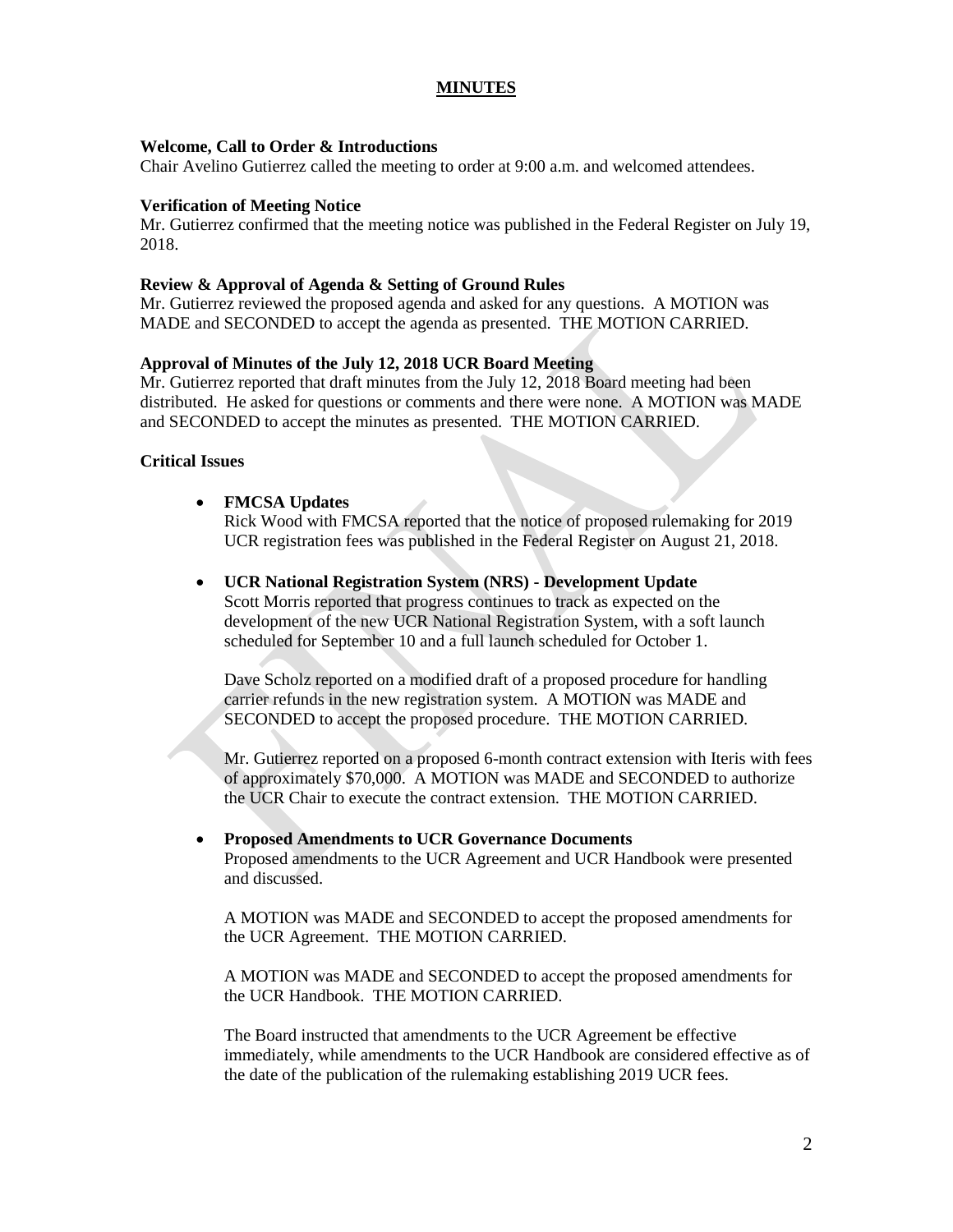**Report on State Compliance Reviews & Issues of Non-Compliance** Bob Pitcher presented a report on state compliance reviews and issues of noncompliance, which was previously submitted to the Board for review.

Mr. Pitcher requested that Board members submit any questions or comments they may have to him, or to Mr. Gutierrez or Mike Hoeme.

 **Proposed Procedures for Dispute Resolution** Mr. Pitcher presented a proposed procedure for handling dispute resolution. A MOTION was MADE and SECONDED to adopt the proposal. THE MOTION CARRIED.

 **Review of Kellen management report** Dave Scholz and Jon Krueger presented their monthly management reports and answered questions.

Mr. Scholz reported on a proposed 2019 Audit Plan and answered questions. A MOTION was MADE and SECONDED to accept the proposal. THE MOTION CARRIED.

**Updates Concerning UCR Legislation**

No updates.

# **Report of DSL Transportation Services, Inc.**

Dave Lazarides reviewed an update on FARs activity and answered questions.

# **Report of Indiana Department of Revenue**

Sandy Bowling requested that the UCR National Registration System work-group address the following issues: credit card disputes and terms of service for access to the carrier portal.

Following discussion, a MOTION was MADE and SECONDED to approve a recommendation that the Indiana Department of Revenue's UCR registration system will go offline at the close of business on September 28, 2018 followed immediately by the "go live" for the new National Registration System. THE MOTION CARRIED.

A MOTION was MADE and SECONDED to amend a prior Board decision thereby closing the 2017 UCR registration period on September 28, 2018 (not Sept. 30 as was previously approved). THE MOTION CARRIED.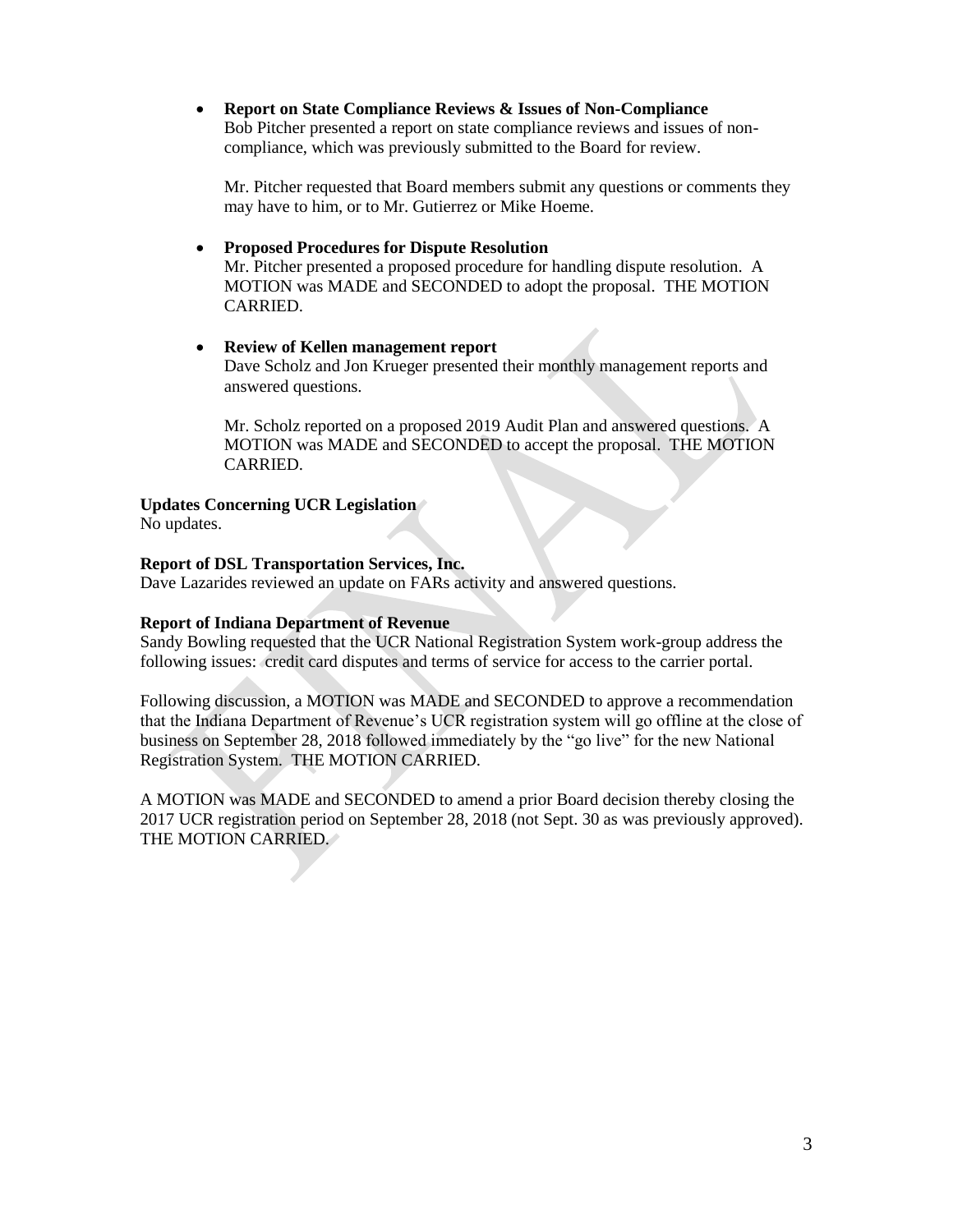#### **Subcommittee Reports**

# **Audit Subcommittee**

Chair Mike Hoeme reported on a successful state auditor training session in Chicago in late July, and reported that the final state auditor training of the year is scheduled for October 15-16 in Utah.

Mr. Hoeme reviewed a draft form letter to states delinquent on their required annual carrier audit and answered questions. A MOTION was MADE and SECONDED to accept the letter as presented. THE MOTION CARRIED.

Mr. Hoeme indicated the letter would be mailed to delinquent states the following week.

#### **Finance Subcommittee**

Chair Elizabeth Leaman reported that her committee will meet on November 1 in Massachusetts.

- **Registration System Subcommittee** No additional updates.
- **Procedures Subcommittee**  Chair Adam Anderson reported that his committee is scheduled to meet by teleconference on September 12. *This meeting has since been cancelled*.
- **Dispute Resolution Subcommittee** No additional updates.
- **Industry Advisory Subcommittee**  No additional updates.

# **Old/New Matters** – Avelino Gutierrez

Mr. Gutierrez thanked outgoing Board member Tina Thurman for her service to UCR over the years and wished her well moving forward.

Mr. Gutierrez reported that the National Conference of State Transportation Specialists (NCSTS) has appointed Bill Debord with Kentucky Division of Motor Carriers to replace Ms. Thurman on the Board. The request is now with FMCSA for review and approval.

Mr. Gutierrez reported that the Board has received a letter from a law firm in Wisconsin requesting guidance for carriers in that state.

Data presented to the Board indicated that fee collection for the 2018 UCR registration year is within 2% of the projection used to establish fee levels for the year. There was consensus to not submit further comments to FMCSA regarding the proposed fee levels for 2019.